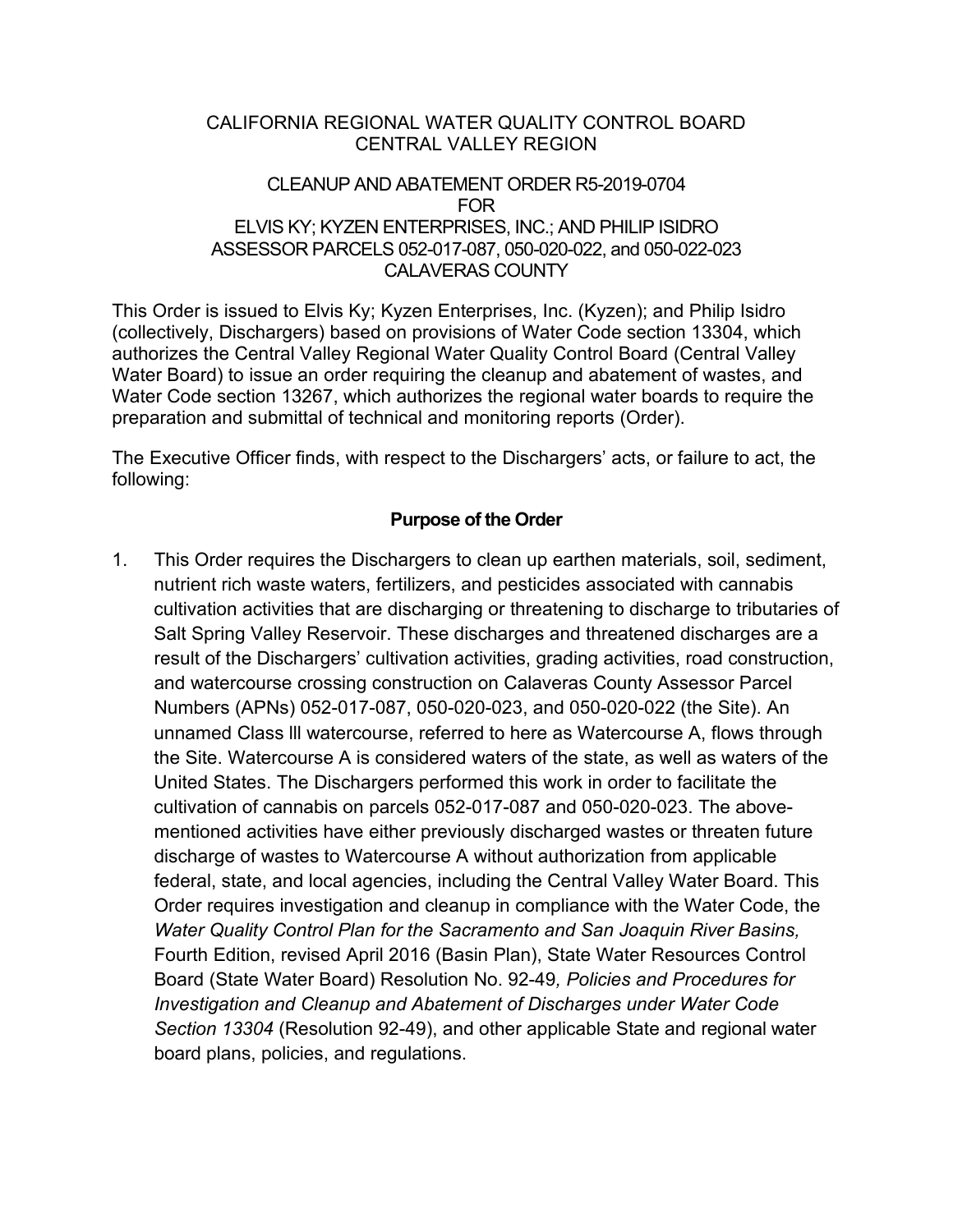#### **Responsible and Potentially Responsible Parties**

- 2. The Dischargers, as the current owners of the Site and/or the persons discharging or creating a threat of discharge, are responsible parties for the purpose of complying with this Order. This Order finds that Elvis Ky, Kyzen, and Philip Isidro are responsible parties.
	- a. Per records from the State of California's Secretary of State, Kyzen filed its Articles of Incorporation of a General Stock Corporation in January 2016 and Statements of Information in January 2016 and November 2018. Per these records, Elvis Ky serves as the Chief Executive Officer, Secretary, Chief Financial Officer, Director, and Agent of Kyzen.
	- b. Per records from the Calaveras County Assessor-Recorder's Office, Kyzen purchased the 60-acre parcel, identified as APN 050-022-023; the 224-acre parcel, identified as APN 050-022-022; and the 239-acre parcel, identified as APN 052-017-087 in April 2016.
	- c. On 25 July 2016, Philip Isidro submitted a Notice of Intent (NOI) to enroll under Order R5-2015-0113, *Waste Discharge Requirements General Order for Discharges of Waste Associated with Medicinal Cannabis Cultivation Activities*  (General Order) for a Tier 2 cannabis cultivation operation on APN 052-017- 087. In the NOI, Philip Isidro is identified as the cultivator of APN 052-017-087 and signed the NOI as the cultivator, and Elvis Ky is identified as the landowner of APN 052-017-087 and signed the NOI as the landowner.
	- d. On 15 September 2016, Philip Isidro received a Notice of Applicability from the Central Valley Water Board for a Tier 2 cannabis cultivation operation on APN 052-017-087. Tier 2 designation permits up to 1 acre of disturbed land associated with cannabis cultivation under the terms of the General Order.
	- e. Per the above records, communications between Elvis Ky and Central Valley Water Board staff (Staff), and California Department of Fish and Wildlife (CDFW) investigative records, Elvis Ky is properly named in his individual capacity in addition to Kyzen and Phillip Isidro. While officers cannot be held liable solely based on their corporate title, they can be held liable for personally participating in the wrongful conduct of the corporation or authorizing or directing that it be done. (*See People v. Pacific Landmark, LLC* (2005) 129 Cal.App.4th 1203, 1213-16; State Water Board Order WQ 2002-0001 (*Mr. Kelly Engineer/All Star Gasoline, Inc.*).) As the sole officer and director of Kyzen, Elvis Ky exercised substantial, if not exclusive, control over Kyzen's wrongful conduct and personally authorized or directed some of the Site work that is the subject of this Order, such as watercourse crossing construction.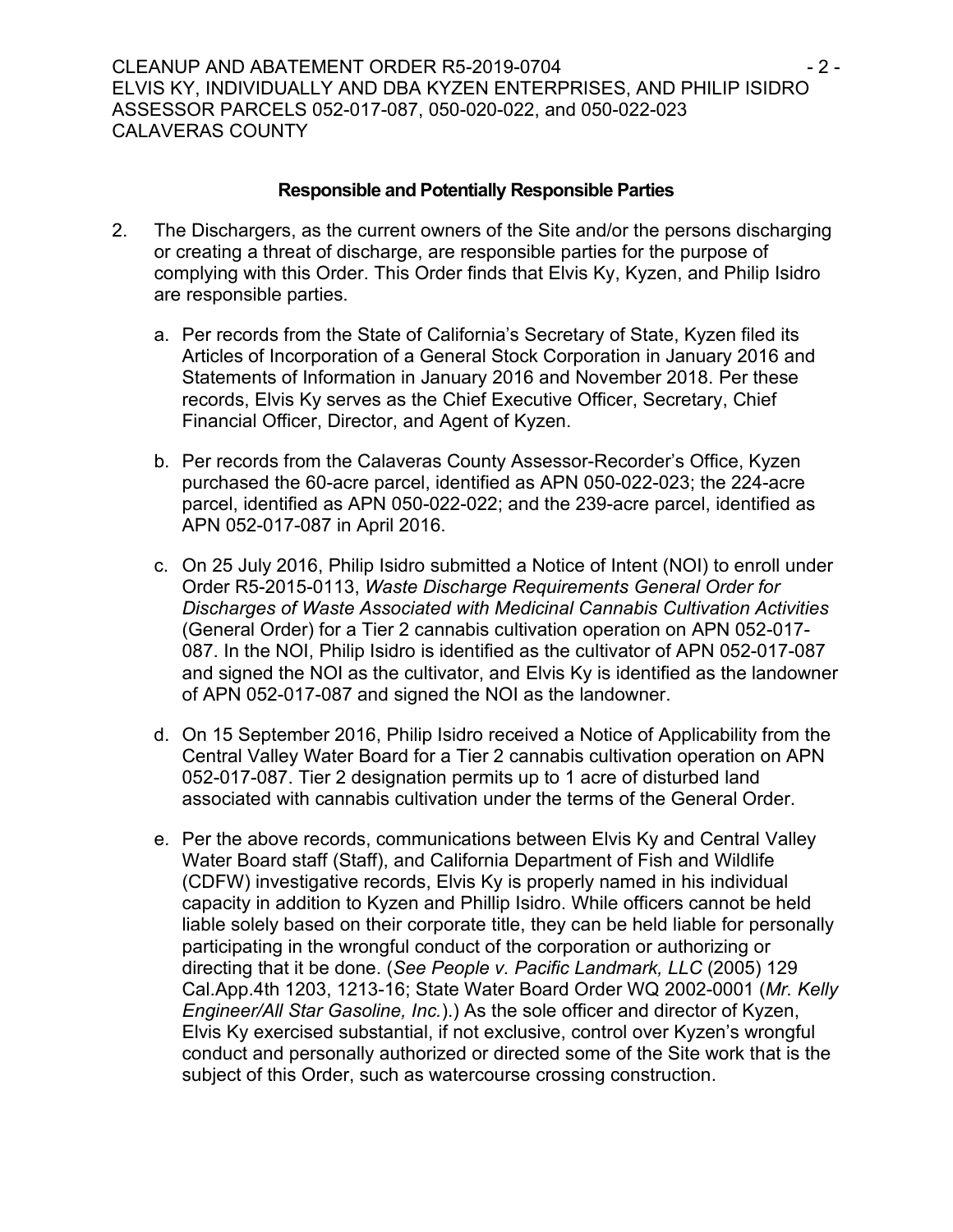## **Site Location and Description**

3. The Site is located near Hunt Road, approximately 1.8 miles east of the intersection of Hunt Road and New Hogan Dam Road, and approximately 6.5 miles northwest of Copperopolis, Calaveras County in the vicinity of 38.06396°N and -120.70551°W. Watercourse A and one watercourse tributary thereto flow through the Site. The Site consists of three parcels totaling 523 acres, including approximately 7.5 acres of disturbed land for cannabis cultivation, and 4.7 acres of disturbance without adequate erosion and sediment control practices.

### **Site History**

4. The 523-acre Site appears to have been largely undeveloped prior to March of 2016. Google Earth satellite imagery from March of 2016 indicates natural hillsides with two access roads and little to no land disturbance or grading. Subsequent grading and road improvements are visible in the 2017 and 2018 Google Earth imagery. In June of 2017, Staff participated in an overflight of the area and noted grading, clearing, and the presence of cannabis plants throughout the Site. In addition to the cannabis cultivation, Staff noted the presence of water storage tanks and irrigation lines in support of the cannabis cultivation. There are no statements or applications on file with the State Water Board's Division of Water Rights (Division of Water Rights) for water storage or diversion for the Site location. Philip Isidro had Tier 2 permit coverage for APN 052-017-087 under the General Order. APNs 050-022-022 and 050-022-023 were not covered under the General Order.

# **Factual Basis of Order**

- 5. The following describes the initial discovery of the water quality concerns at the Site and the findings of the joint investigation by the Central Valley Water Board and CDFW.
	- a. In May 2017, the Calaveras County Sheriff's Department contacted the Central Valley Water Board and CDFW regarding environmental impacts stemming from cannabis cultivation sites throughout Calaveras County. Staff identified an area north of Copperopolis suspected of environmental impacts.
	- b. Staff researched the area in question and determined that grading, access road construction, and cannabis cultivation were located on Calaveras County APNs 052-017-087, 050-022-023, and 050-022-022, owned by Kyzen.
	- c. The Site is located directly along Watercourse A, which is tributary to Salt Spring Valley Reservoir. Salt Spring Valley Reservoir is tributary to Rock Creek, which is tributary to Littlejohn Creek, and thence the San Joaquin River. Road construction, hillside grading, watercourse crossing construction, and cannabis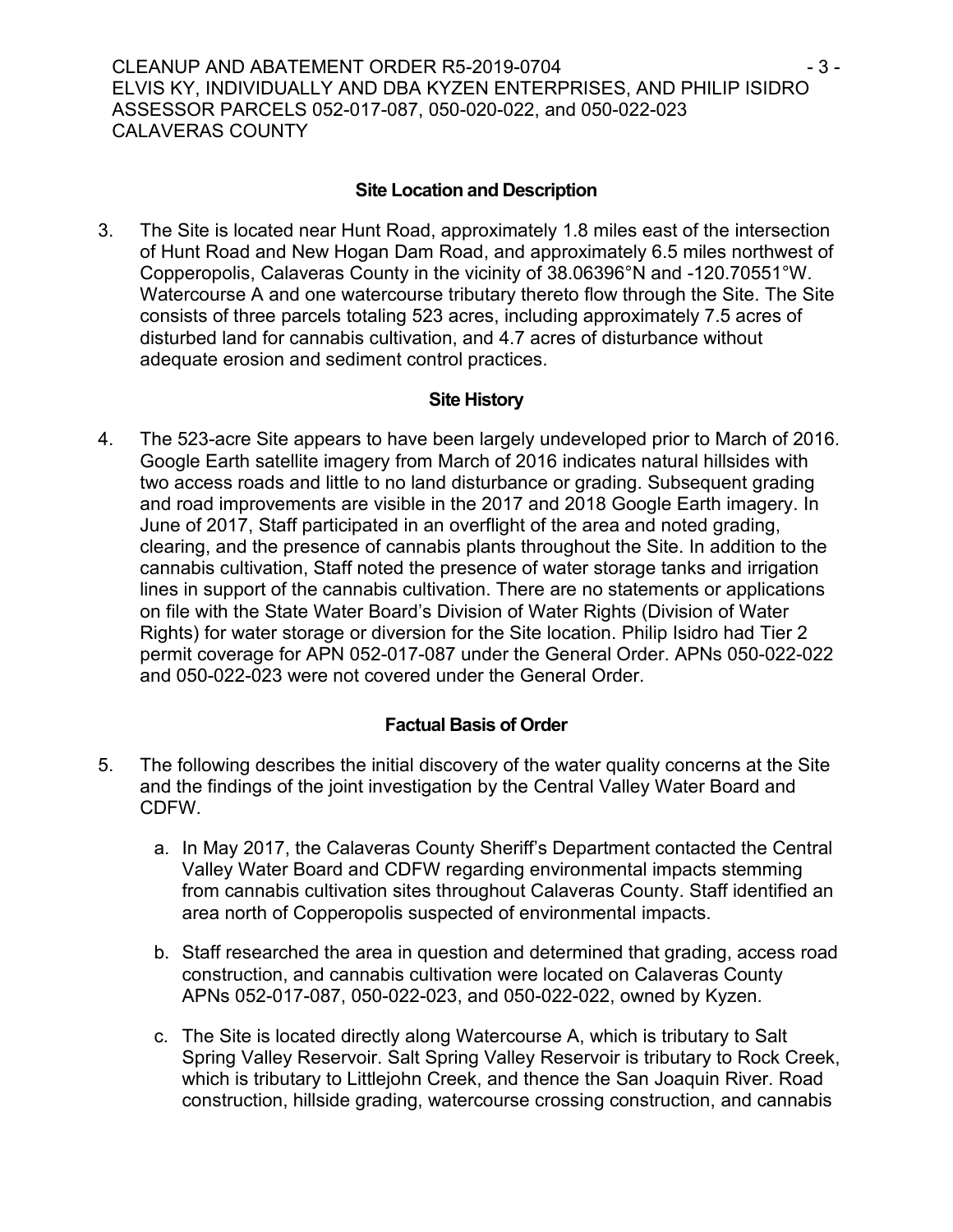cultivation had been conducted on the Site near Watercourse A and its tributaries.

- 6. On 28 July 2017, the Calaveras County Sheriff's Office obtained a search warrant from the Superior Court of California, Calaveras, for APNs 050-022-023 and 052- 017-087. The warrant authorized Staff to participate in the search to inspect for water quality violations.
- 7. On 2 August 2017, Staff met with the Calaveras County Sheriff's Office, CDFW wardens and environmental scientists, Calaveras County Code Compliance, Calaveras County District Attorney, California National Guard, and California Department of Forestry and Fire Protection (CAL-FIRE) staff to inspect the Site. During the Site inspection, Staff observed improper storage of various chemical fertilizers, pesticides, fuel, imported potting soil, and septage. Staff also observed constructed access roads, constructed benches, cannabis cultivation, constructed watercourse crossings, and a watercourse diversion.
	- a. Approximately 7.5 acres of land disturbance for the purpose of cannabis cultivation was documented at the Site, including approximately 4.7 acres of disturbance lacking proper erosion and sediment control practices. The ground disturbance was in three primary locations on Site and for purposes here will be identified as the South-Western Cultivation Area, South-Eastern Cultivation Area, and Northern Cultivation Area.
		- 1) The South-Western Cultivation Area was located on APN 050-022-023 and comprised approximately 4.1 acres of disturbed area to the west of Watercourse A. To support cannabis cultivation, the area was cleared of vegetation, and cannabis was planted in holes in the ground, filled with imported potting soil.
		- 2) The South-Eastern Cultivation Area was located on APN 050-022-023 and APN 052-017-087, and included approximately 2.7 acres of disturbed area to the east of Watercourse A. Cannabis was planted in raised fabric pots, raised wooden planter beds, and in holes in the ground filled with imported potting soil.
		- 3) The Northern Cultivation Area measured approximately 0.7 acres and was located on APN 052-017-087. This area was graded into two terraced pads: The Greenhouse Pad and the Lower Pad. Cannabis was not present in this area at the time of inspection. The Greenhouse Pad had gravel armoring and appeared stable. The Lower Pad was constructed adjacent to Watercourse A and encroached on the natural bank of the watercourse. The Lower Pad had steep cutback slopes measuring approximately 11 feet tall. The surface of the Lower Pad was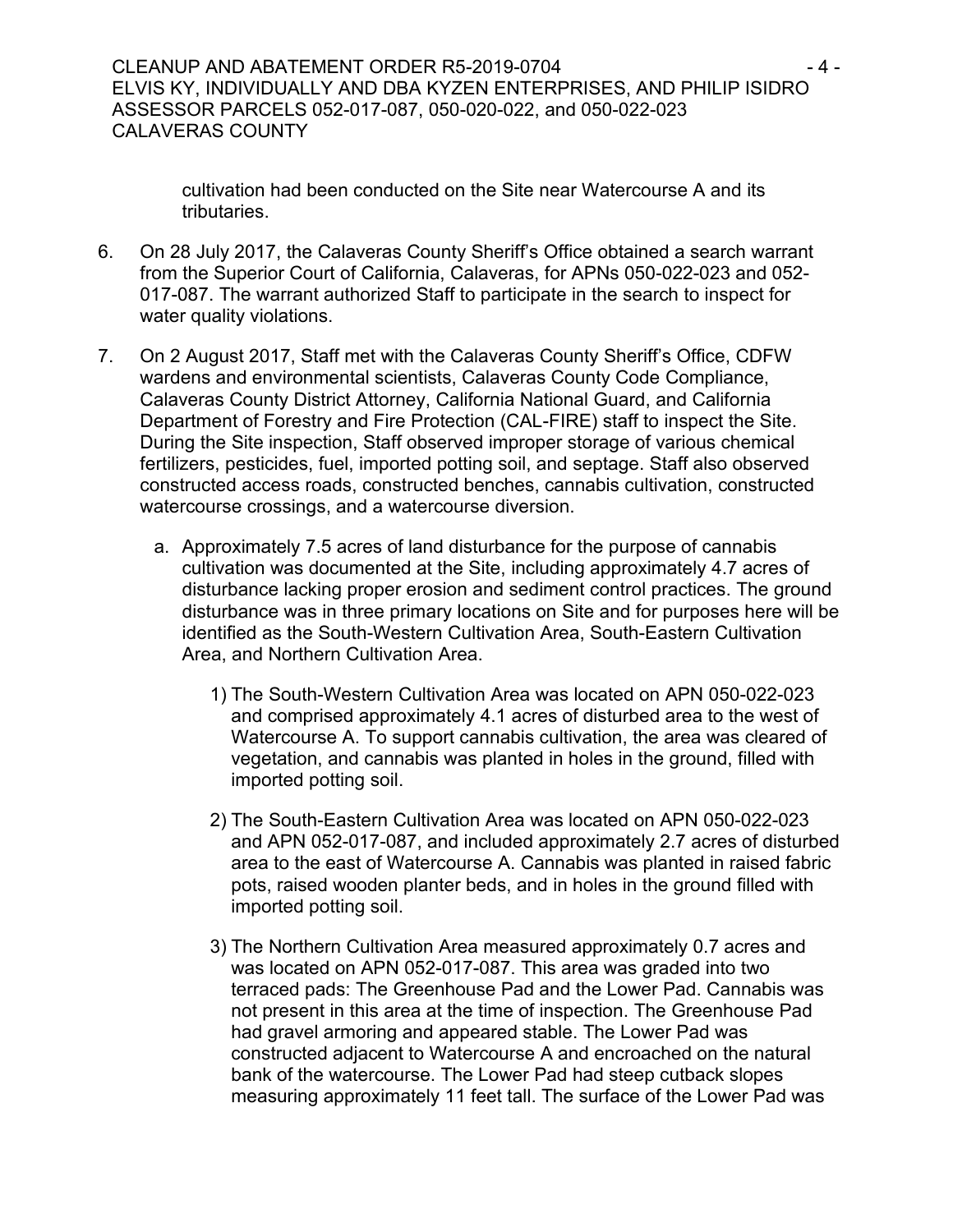natural soil and lacked vegetation or sediment and erosion control practices.

- 4) CDFW documented two additional watercourse crossings that are addressed in the 14 December 2018 Revised Notice of Violation Corrective Action Workplan (Revised Workplan).
- b. Staff documented three improperly constructed, unpermitted watercourse crossings on Site that crossed Watercourse A.
	- 1) Watercourse Crossing 1 is a ford constructed of earthen material at the southeast corner of the South-Western Cultivation Area on APN 050-022- 023. Staff documented the placement of rock and soil within Watercourse A without proper flow relief such as a culvert or designed vents through the fill prism. Approximately 13 cubic yards of material were placed within Watercourse A to create the crossing.
	- 2) Watercourse Crossing 2 was located on the north end of the South-West Cultivation Area on APN 050-022-023 and was constructed using a 48 inch corrugated metal pipe (CMP) culvert and earthen fill. The fill prism is estimated to be 93 cubic yards of soil.
	- 3) Watercourse Crossing 3 was located adjacent to the Northern Cultivation Area on APN 052-017-087 and was constructed of a 36-inch plastic corrugated pipe and earthen fill material. The fill prism placed within Watercourse A was measured to contain approximately 52 cubic yards of material. The culvert appeared undersized, damaged, and blocked during the inspection, which caused a diversion of Watercourse A to the south of the natural channel. The diversion ran across grassland, the road, and connected with the natural channel of Watercourse A downstream. Staff measured two main erosional gullies and estimated 55 cubic yards of soil had eroded as a result of the diversion.
- c. Storage of chemical fertilizers and pesticides, fuels, imported potting soils, and disposal and storage of septage was occurring on Site. The storage of these materials was occurring directly adjacent to Watercourse A. Chemical fertilizers, pesticides, and fuels were stored directly on the ground surface with no cover or secondary containment. Chemicals stored on the ground surface without appropriate cover or containment present a threat of container degradation leading to rupture and discharge Watercourse A. Human waste was observed in and around Watercourse A. The imported potting soil was uncovered, uncontained, and deposited directly onto the native ground surface, which naturally drains towards Watercourse A, creating a threat of sediment discharge to Watercourse A.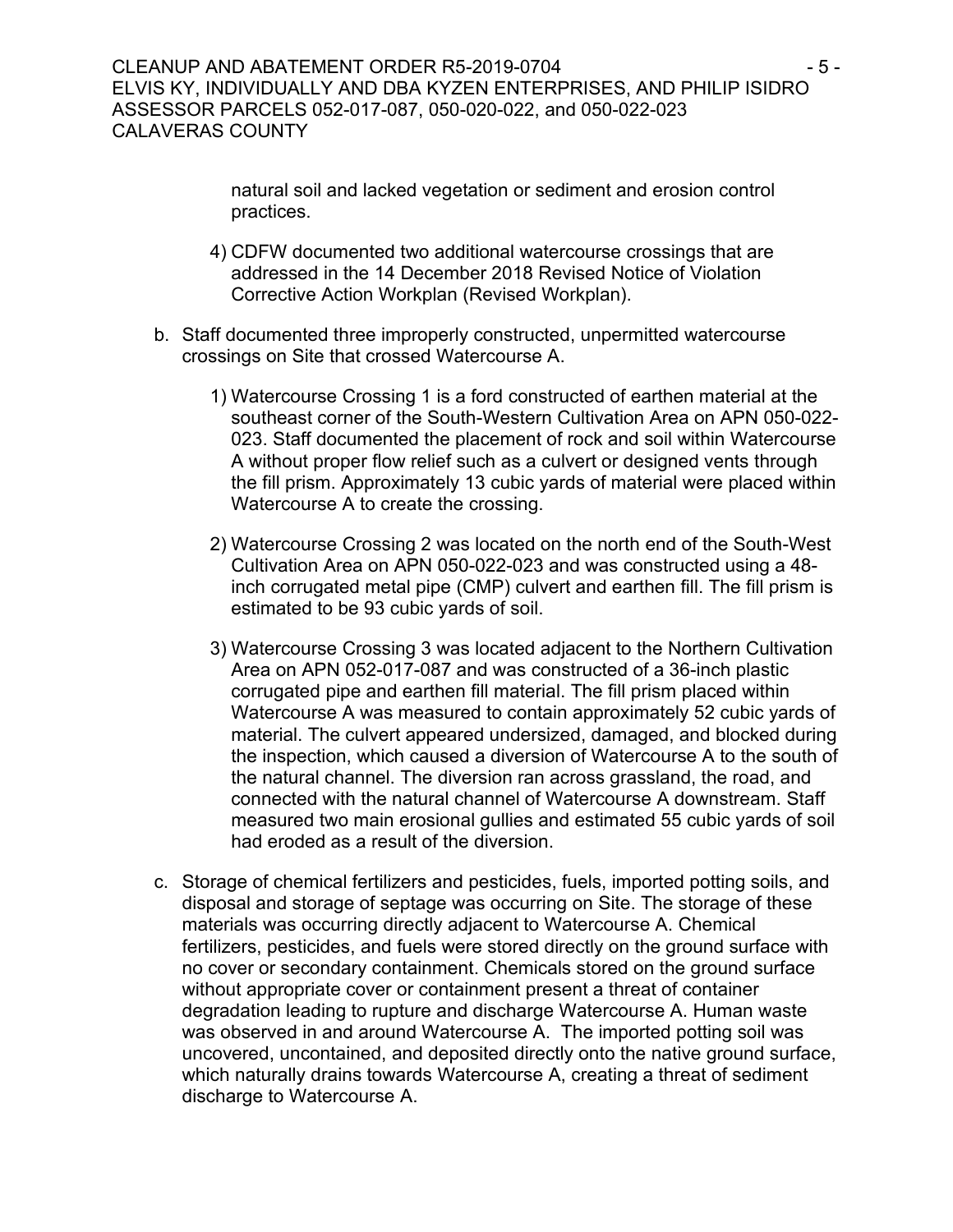#### CLEANUP AND ABATEMENT ORDER R5-2019-0704  $-6 -$ ELVIS KY, INDIVIDUALLY AND DBA KYZEN ENTERPRISES, AND PHILIP ISIDRO ASSESSOR PARCELS 052-017-087, 050-020-022, and 050-022-023 CALAVERAS COUNTY

- 8. On 20 February 2018, the Central Valley Water Board issued the Dischargers a Notice of Violation for unlawful discharges from the commercial cannabis cultivation operation at the Site. The Notice of Violation requested that the Dischargers submit a workplan within 60 days. The Notice of Violation, including the Inspection Report from the 02 August 2017 inspection, is attached hereto as Attachment A.
- 9. On 26 February 2018, United States Postal Service (USPS) certified mail tracking system indicated the Notice of Violation addressed to Elvis Ky and Kyzen was picked up at the post office in Valencia, CA.
- 10. On 7 June 2018, a commercial cannabis cultivation ban went into effect in Calaveras County.
- 11. In July 2018, the Calaveras County Sheriff's Office observed that the Site owned by Kyzen had an active commercial cannabis cultivation operation.
- 12. On 13 August 2018, Staff returned to the Site to document environmental impacts resulting from continued illegal commercial cannabis cultivation. CDFW served a search warrant that allowed Staff to inspect the Site.
	- a. Cultivation was limited to a portion of the South-Eastern Cultivation Area on APN 050-022-023, including approximately 1.75 acres of disturbed land for cannabis cultivation. The area was well vegetated. Plants were grown in aboveground fabric pots with potting soil as a growth media.
	- b. Watercourse crossings at the Site were in similar condition as observed during the 2 August 2017 inspection. Watercourse Crossing 3 continued to divert Watercourse A. Staff documented the eroded channel using a GPS and measuring tape. Measuring the channel dimensions and length of the channel, staff determined that approximately 140 cubic yards of soil had eroded as a result of the watercourse diversion.
	- c. Improper chemical and waste storage was occurring on Site. Human waste, gasoline containers, and refuse were found in Watercourse A, adjacent to the South Eastern Cultivation Area.
- 13. On 26 November 2018, the Dischargers submitted a Notice of Violation Corrective Action Workplan prepared by their consultant, Condor Earth. The workplan was submitted in response to the 20 February 2018 Notice of Violation. Central Valley Water Board staff reviewed the workplan and responded with comments to the Dischargers and Condor Earth.
- 14. On 10 December 2018, the Central Valley Water Board sent the Dischargers a Continuing Notice of Violation for the commercial cannabis cultivation operation at the Site based on the 13 August 2018 inspection. The Continuing Notice of Violation,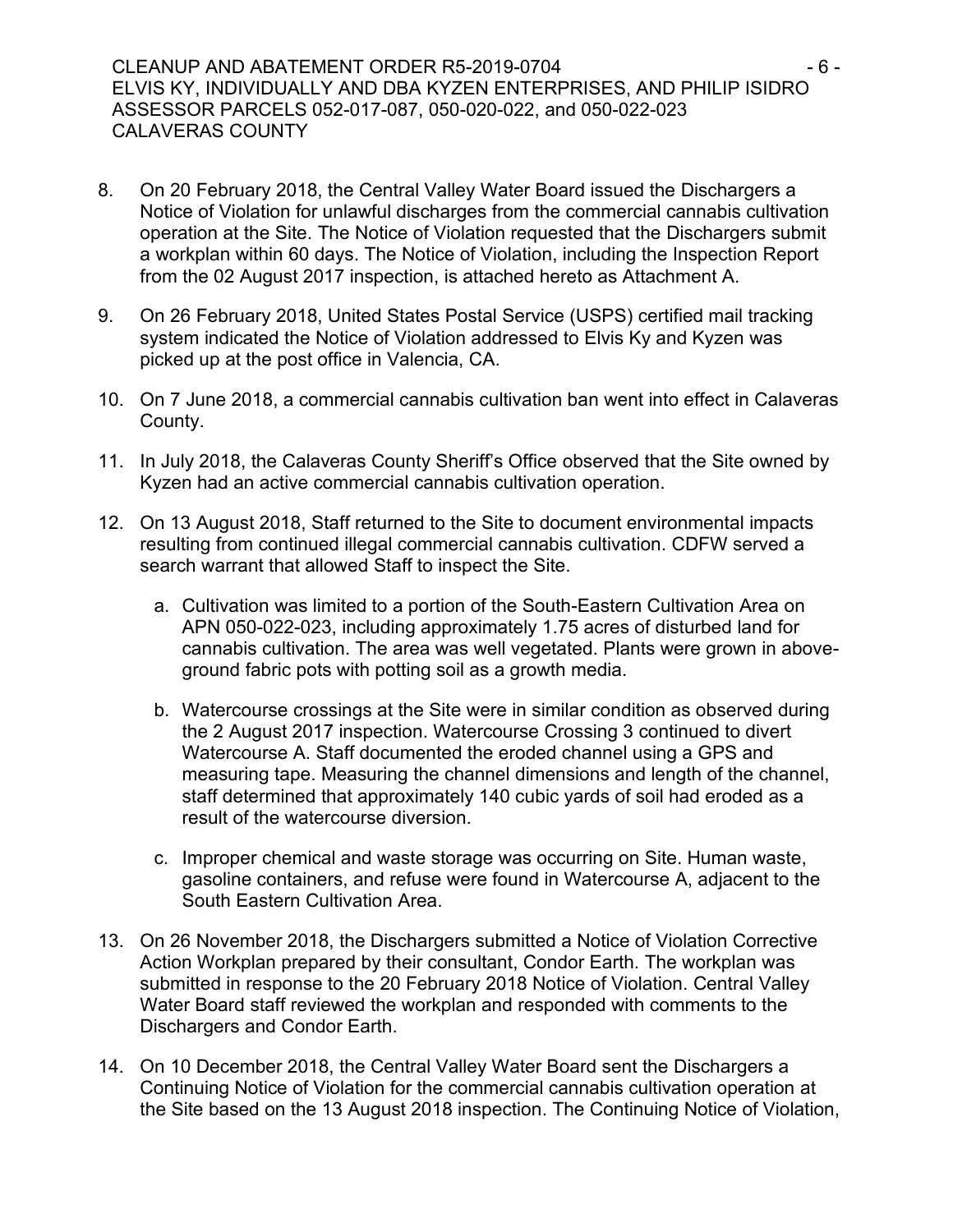including the inspection report from the 13 August 2018 inspection, is attached hereto as Attachment B.

- 15. On 14 December 2018, USPS certified mail tracking system indicated that a copy of the Continuing Notice of Violation addressed to Elvis Ky and Kyzen was picked up at the post office in Santa Clarita, CA.
- 16. On 17 December 2018, Condor Earth submitted the Revised Notice of Violation Correction Workplan (Revised Workplan) on behalf of the Dischargers. The Revised Workplan is attached hereto as Attachment C. In general, the Revised Workplan proposed the following actions:
	- a. Watercourse Crossings 1, 2, 3, 4, and 5 will be removed. Disturbed areas will be stabilized using appropriate Best Management Practices (BMPs). The fill material at these locations will be removed so that the bank slope matches the historical stream bank slope, or as designed for low water crossings in accordance with the Handbook for Forest, Ranch, and Rural Roads. All culverts will be removed and properly disposed of. The material removed from this crossing will be removed.
	- b. Earthen fill added by the Dischargers to the spillway of the historical pond will be removed. The material filled at this location will be removed so that the spillway grade matches the historical spillway contours.
	- c. Stockpiles on site will be stabilized using appropriate BMPs. All stockpiles will be at least 200 feet from all stream courses, on a slope no steeper than 5:1, and no higher than 3 feet.
	- d. The Revised Workplan included an attachment provided by Elvis Ky that detailed clean-up activities that did not require assistance by a qualified professional. In general, this section included trash and debris removal, chemical disposal, and irrigation infrastructure removal.
- 17. On 29 March 2019, the Central Valley Water Board sent the Dischargers a Draft Cleanup and Abatement Order and provided the opportunity for the Dischargers to comment.
- 18. On 5 April 2019, USPS certified mail tracking system indicated that a copy of the Draft Cleanup and Abatement Order addressed to Elvis Ky and Kyzen was left with an individual in Valencia, CA.
- 19. On 8 May 2019 the Central Valley Water Board sent an electronic copy of the Draft Cleanup and Abatement Order to Kyzen's email address.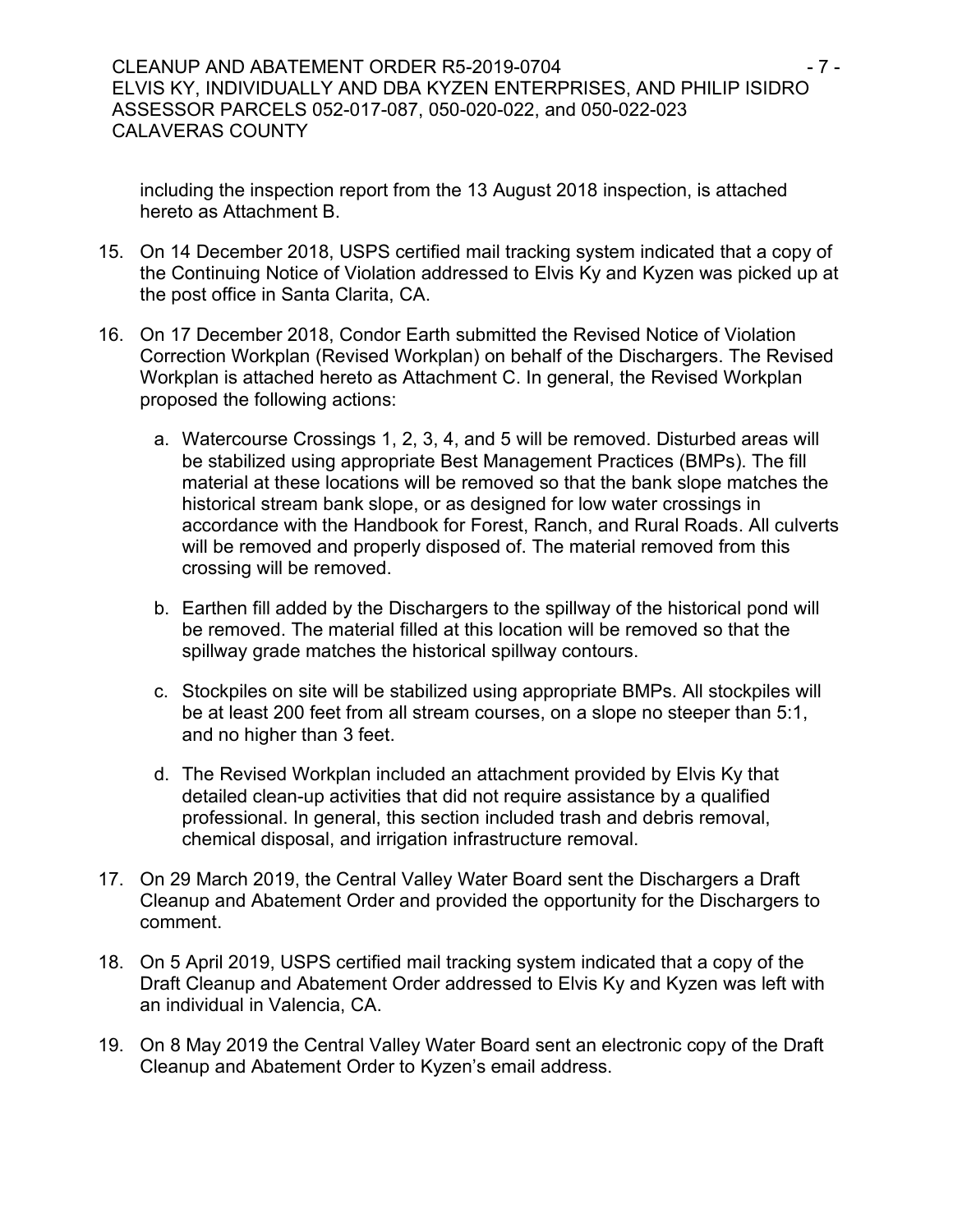CLEANUP AND ABATEMENT ORDER R5-2019-0704 **- 8 -** 8 -ELVIS KY, INDIVIDUALLY AND DBA KYZEN ENTERPRISES, AND PHILIP ISIDRO ASSESSOR PARCELS 052-017-087, 050-020-022, and 050-022-023 CALAVERAS COUNTY

- 20. On 9 May 2019 Elvis Ky confirmed to the Central Valley Water Board over the phone that he had received the Draft Cleanup and Abatement Order. A Record of Communication was written immediately after the phone call to document the topics discussed.
- 21. The Central Valley Water Board received one comment on the Draft Cleanup and Abatement Order from Kyzen. No changes were made in response to this comment.

### **Beneficial Uses and Water Quality Objectives**

- 22. The Basin Plan designates beneficial uses, establishes water quality objectives, contains implementation programs for achieving objectives, and incorporates by reference, plans and policies adopted by the State Water Board. Watercourse A is tributary to Salt Spring Valley Reservoir. Salt Spring Valley Reservoir is in Hydrologic Unit 531.
	- a. The designated beneficial uses for Other Lakes and Reservoirs in Hydrologic Unit 531 are: Municipal and Domestic Supply (MUN), Irrigation and Stock Watering (ARG), Process (PROC), Power (POW),Contact (REC-1), Other Noncontact Recreation (REC-2), Warm Freshwater Habitat (WARM), Cold Freshwater Habitat (COLD), Cold Spawning (SPWN), and Wildlife Habitat (WILD). Beneficial uses of any specifically identified water body generally apply to all of its tributaries.
	- b. The designated beneficial uses of the underlying groundwater include municipal and domestic supply (MUN), agricultural supply (AGR), industrial service supply (IND), and industrial process supply (PRO).
	- c. The Basin Plan lists specific water quality objectives for inland surface waters. These objectives include in part, limitations on increased temperature, sediment, settleable and suspended material, and turbidity.

### **Unpermitted Activities**

- 23. Central Valley Water Board staff determined that the grading, access roads, terracing, watercourse crossings, dam construction, and water diversion activities at the Site occurred without coverage under any of the following regulatory permits:
	- a. Any waste discharge requirement, conditional waiver, or water quality certification issued by either the Central Valley Water Board or the State Water Board for APNs 050-022-022 and 050-022-023 (Note: APN 052-017-087 had a General Order permit with the Central Valley Water Board for cannabis cultivation but was not in compliance as discussed in Findings 7 and 8);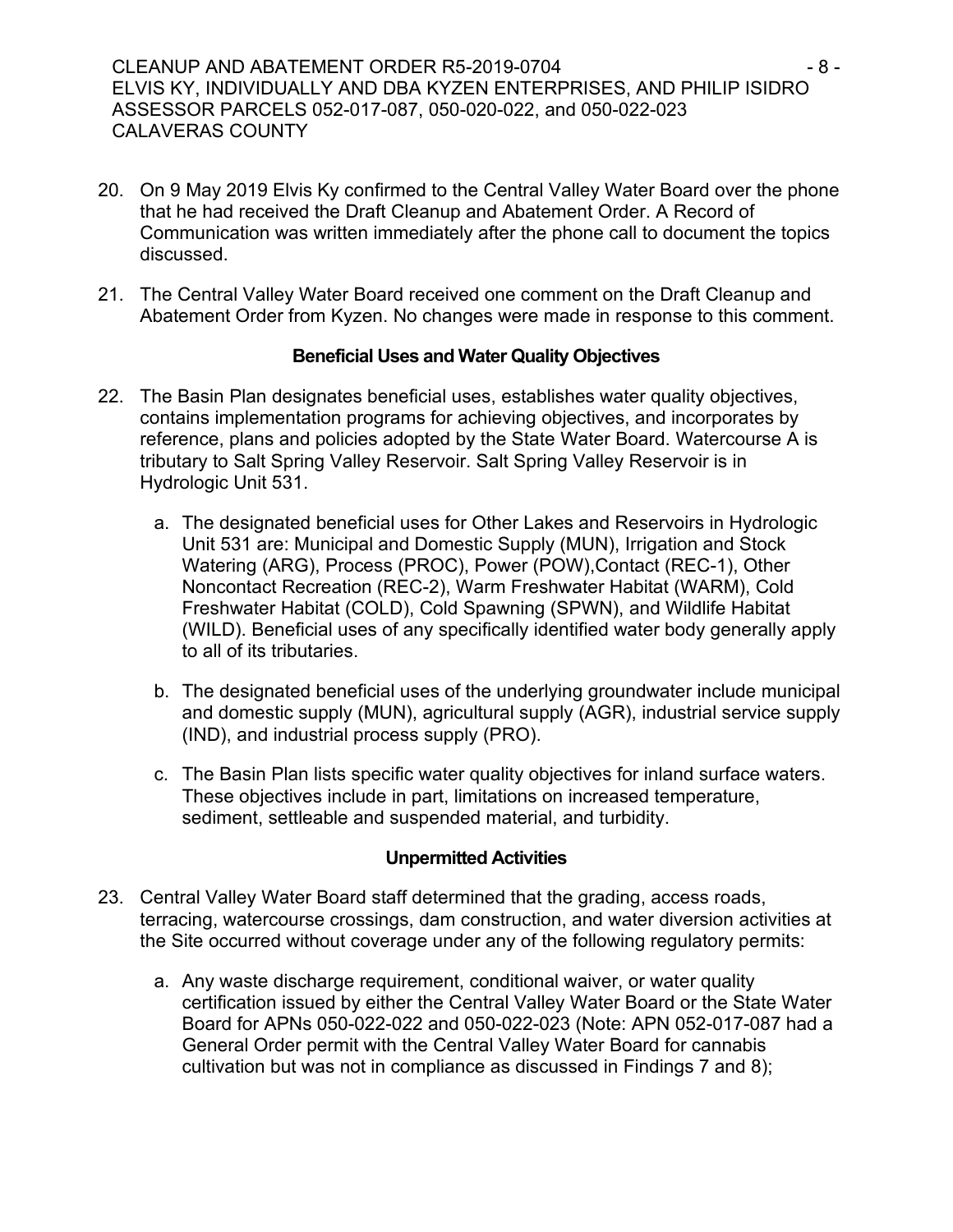- b. A Lake and Streambed Alteration (LSA) Agreement (1600 Agreement) from CDFW;
- c. A Clean Water Act section 404 dredge or fill permit from the Army Corps of Engineers;
- d. A permit, license, or registration for water storage from the Division of Water Rights; or
- e. A grading permit from Calaveras County.

# **Legal Authority to Require Clean Up and Abatement**

24. "Waste" is defined by Water Code section 13050, subdivision (d) as,

sewage and any and all other waste substances, liquid, solid, gaseous, or radioactive, associated with human habitation, or of human or animal origin, or from any producing, manufacturing , or processing operation, including waste placed within containers of whatever nature prior to, and for purposes of, disposal.

Sediment and sediment-laden storm water, when discharged to waters of the state, is deemed a "waste" as defined in Water Code section 13050.

25. "Pollution" is defined by Water Code section 13050, subdivision (l)(1) as,

an alteration of the quality of the waters of the state by waste to a degree which unreasonably affects either of the following:

- *i. The waters for beneficial uses;*
- *ii. Facilities which serve these beneficial uses*

Discharges of sediment and other inert material alter the hydrologic and sediment transport regimes of surface waters by affecting the flow of water and establishment of vegetation. Such changes may lead to adverse conditions such as flooding, increases in suspended sediment and turbidity, accelerated erosion of the adjacent channel bed or banks, and localized accumulation of deleterious materials. Additionally, such discharges directly threaten habitat for aquatic species dependent upon native sediment and vegetation characteristics (SPWN, and WILD). Increased sedimentation and turbidity can result in increased treatment and/or maintenance costs for downstream agricultural and municipal users that withdraw and treat the water (AGR, and MUN). Sediment laden storm water discharges to and the resulting turbidity within surface waters can also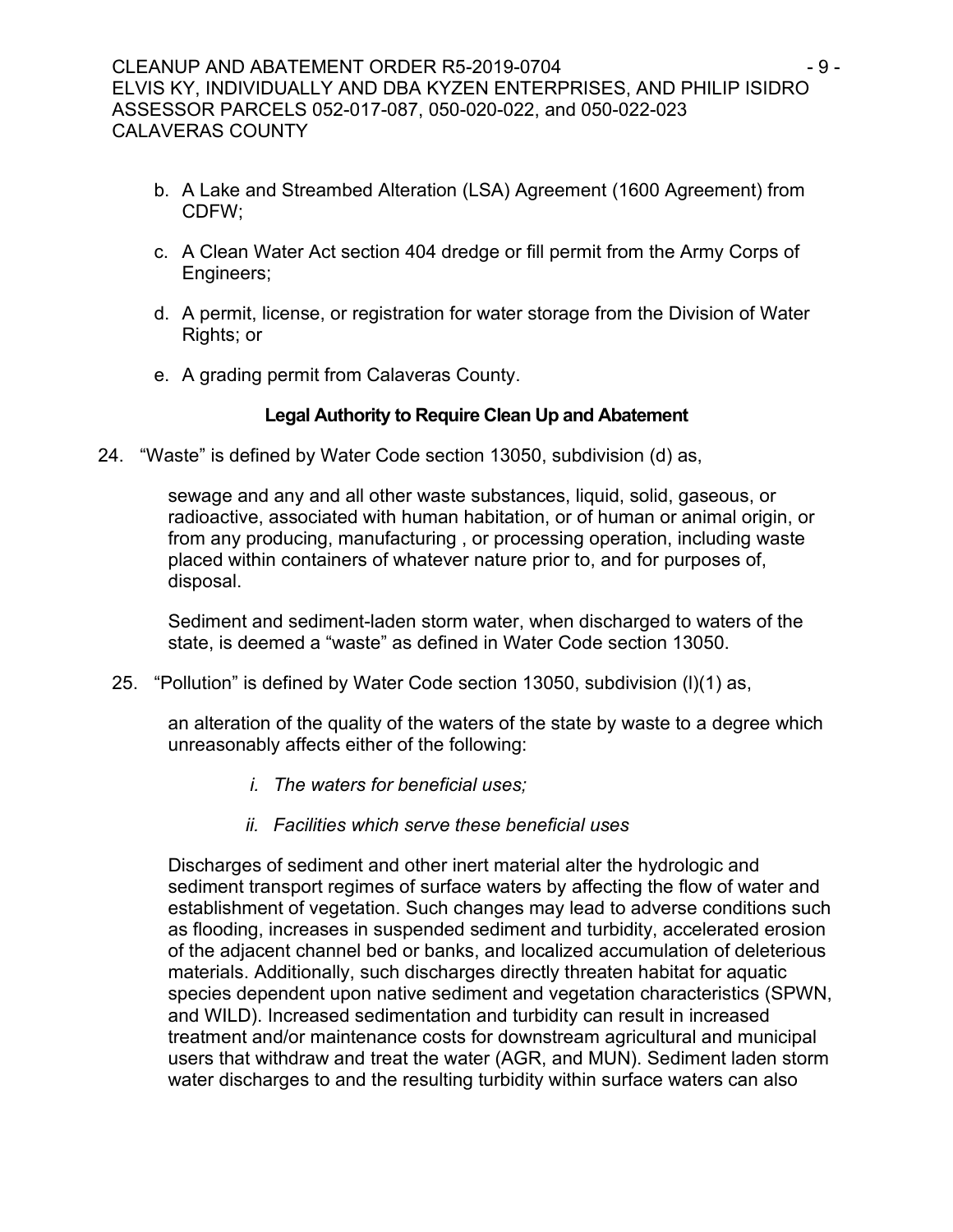affect the recreational and aesthetic enjoyment of the surface waters (REC-1, REC-2).

The grading and clearing activities, access road construction, bench construction, watercourse crossing construction, stream diversion and resulting channel erosion, improper storage and potential disposal of septage on Site, improper storage of chemicals on Site, and improper storage of imported potting soil on Site have led to the unauthorized discharge and threat of discharge of wastes into surface waters and have created, or threaten to create, a condition of pollution by unreasonably affecting the beneficial uses of waters of the state. Watercourse A is tributary to Salt Creek and Salt Spring Valley Reservoir. Accordingly, the beneficial uses of the Salt Spring Valley Reservoir discussed above in Finding 17 also apply to Watercourse A.

26. Water Code section 13304, subdivision (a) states, in relevant part:

Any person who has discharged or discharges waste into waters of this state in violation of any waste discharge requirements or other order to prohibition issued by a regional board or the state board, or who has caused or permitted, causes or permits, or threatens to cause or permit any waste to be discharged or deposited where it is, or probably will be, discharged into the waters of the state and causes, or threatens to create, a condition of pollution or nuisance, shall upon order of the regional board clean up the waste or abate the effects of the waste, or, in the case of threatened pollution or nuisance, take other necessary remedial action, including, but not limited to, overseeing cleanup and abatement efforts….Upon failure of any person to comply with the cleanup or abatement order, the Attorney General, at the request of the board, shall petition the superior court for that county for the issuance of an injunction requiring the person to comply with the order. In the suit, the court shall have jurisdiction to grant a prohibitory or mandatory injunction, either preliminary or permanent, as the facts may warrant.

The Dischargers, as the owners and/or operators of the Site, caused or permitted waste in the form of earthen materials, pesticides, fuels, septage, and waste water to be discharged or deposited where it will be, or has the potential to be discharged to surface waters which drain to Watercourse A, a tributary to Salt Springs Valley Reservoir by way of Salt Creek, in violation of Water Code sections 13260 and 13376, which creates a condition of pollution subject to this Order in accordance with Water Code section 13304.

27. Resolution 92-49 is incorporated into the Basin Plan as Appendix 9. Resolution 92-49 sets forth the policies and procedures to be used during an investigation and cleanup of a polluted site and requires that cleanup levels be consistent with State Water Board Resolution No. 68-16, the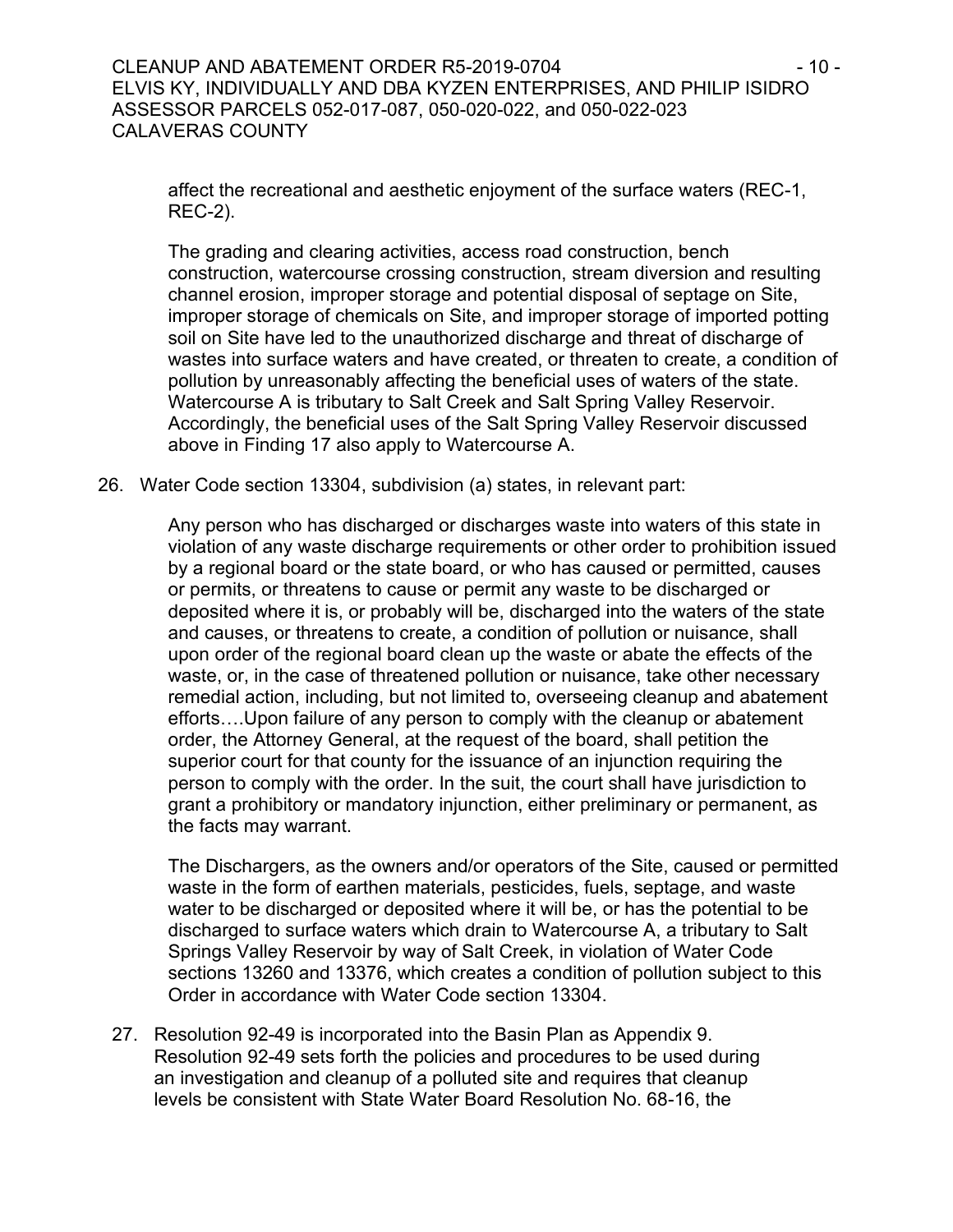CLEANUP AND ABATEMENT ORDER R5-2019-0704 **- 11 -** 11 -ELVIS KY, INDIVIDUALLY AND DBA KYZEN ENTERPRISES, AND PHILIP ISIDRO ASSESSOR PARCELS 052-017-087, 050-020-022, and 050-022-023 CALAVERAS COUNTY

Statement of Policy with Respect to Maintaining High Quality Waters in California (Antidegradation Policy). Resolution 92-49 requires the waste to be cleaned up in a manner that promotes attainment of either background water quality, or the best water quality which is reasonable if background levels of water quality cannot be restored. Any alternative cleanup level to background must: (1) be consistent with the maximum benefit to the people of the state; (2) not unreasonably affect present and anticipated beneficial use of such water; and (3) not result in water quality less than that prescribed in the Basin Plan and applicable Water Quality Control Plans and Policies of the State Water Board. Resolution 92-49 directs that investigations proceed in a progressive sequence. To the extent practical, it directs the Central Valley Water Board to require and review for adequacy written work plans for each element and phase and written reports that describe the results of each phase of the investigation and cleanup.

28. The Central Valley Water Board, by adopting this Order, is not making any determination as to apportionment of liability among or between responsible parties, and nothing in this Order is intended to, or shall be interpreted as, limiting a responsible party's ability to seek reimbursement or indemnity from any and all other responsible parties.

### **Cleanup and Abatement Action Necessary**

29. Graded and cleared areas of the Site are at risk of erosion and sediment discharge to waters of the state. Constructed watercourse crossings have resulted in the deposition of earthen fill materials directly into several watercourse channels and subsequent failures have led to the discharge of earthen fill material to waters of the state. A crushed culvert has blocked flow of Watercourse A, resulting in the creation of a new channel which has eroded and discharged sediment into waters of the state. Cleanup and abatement is necessary to ensure that the existing condition of pollution is cleaned up, that threatened unauthorized discharges to surface waters originating from the Site are prevented, background water quality levels are restored, and that any impacts to beneficial uses are mitigated. The current condition of pollution is a priority violation as outlined in the State Water Board's Water Quality Enforcement Policy (Enforcement Policy) and the issuance of a cleanup and abatement order pursuant to Water Code section 13304 is appropriate and consistent with policies of the Central Valley Water Board.

# **Technical Reports Required**

30. Water Code section 13267(a) provides that the regional water board may investigate the quality of any water of the state within its region in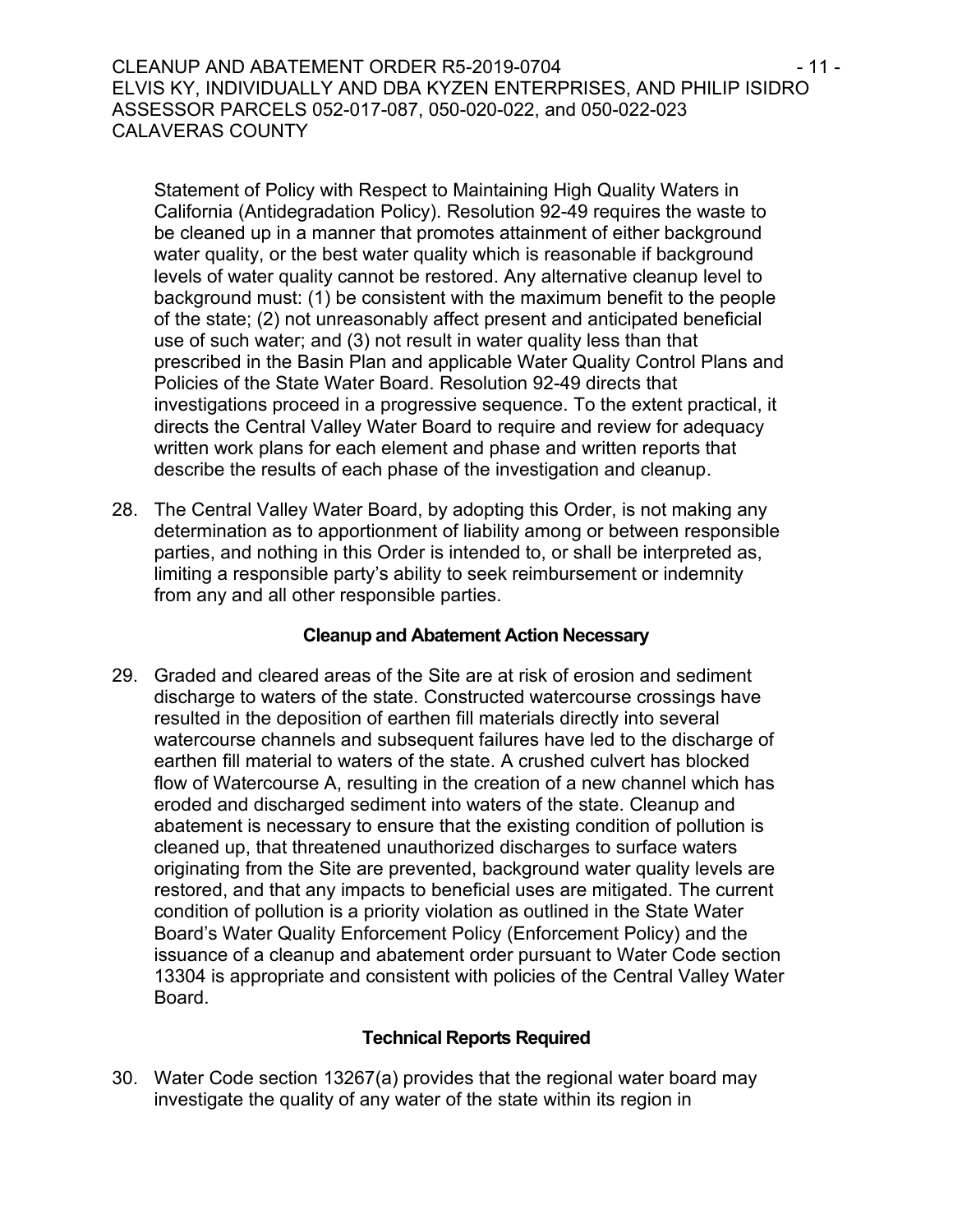CLEANUP AND ABATEMENT ORDER R5-2019-0704 - 12 - ELVIS KY, INDIVIDUALLY AND DBA KYZEN ENTERPRISES, AND PHILIP ISIDRO ASSESSOR PARCELS 052-017-087, 050-020-022, and 050-022-023 CALAVERAS COUNTY

connection with any action relating to the water quality control plan or any waste discharge requirements. Water Code section 13267, subdivision (b) provides that the regional water board, in conducting an investigation may require Dischargers to furnish, under penalty of perjury, technical or monitoring reports. The burdens, including costs, of the technical reports required by this Order bear a reasonable relationship to the need for the reports. The technical reports required by this Order are necessary to assure compliance with this Order and to protect the waters of the state. The technical reports are further necessary to demonstrate that appropriate methods will be used to cleanup waste discharged to surface waters and surface water drainage courses and to ensure that cleanup complies with Basin Plan requirements. In accordance with Water Code section 13267, subdivision (b) the findings in this Order provide the Dischargers with a written explanation with regard to the need for remedial action and reports and identify the evidence that supports the requirement to implement clean up and abatement activities and submit the reports. The Dischargers named in this Order own and/or operate or have owned and/or have operated the Site from which waste was discharged and thus are appropriately named as parties responsible for providing the reports.

### **California Environmental Quality Act**

31. Issuance of this Order is an enforcement action taken by a regulatory agency to enforce the regulatory provisions of the Basin Plan and is exempt from provisions of the California Environmental Quality Act (CEQA) (Pubic Resources Code, § 21000 et seq.) in accordance with California Code of Regulations, title 14, section 15321. This action may also be considered exempt because it is an action by a regulatory agency for the protection of natural resources (Cal. Code Regs., tit. 14, § 15307) and an action by a regulatory agency for the protection of the environment (Cal. Code Regs., tit. 14, § 15308). To the extent that the Order requires earth disturbing and revegetation activities not to exceed five acres in size and to ensure restoration of stream habitat and prevent erosion, such actions are considered exempt from the provisions of CEQA pursuant to California Code of Regulations, title 14, section 15333. Should additional environmental review be required in connection with future discretionary regulatory actions at this site, the Central Valley Water Board may recover the costs associated with preparing and processing environmental documents from the Dischargers (Pub. Res. Code, § 21089.)

### **No Limitation of Water Board Authority**

32. This Order in no way limits the authority of the Central Valley Water Board to take any enforcement actions authorized by law.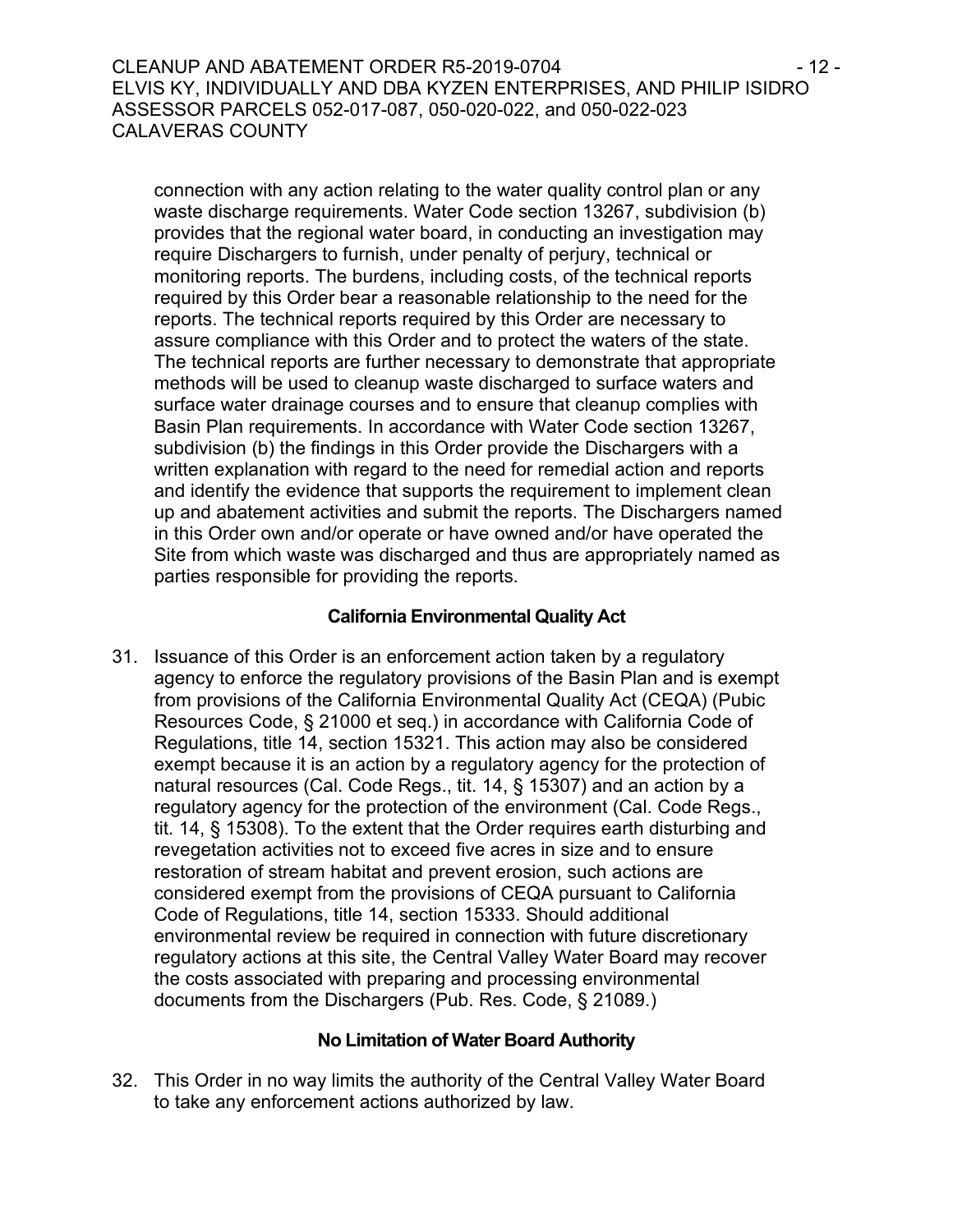## **REQUIRED ACTIONS**

**IT IS HEREBY ORDERED** that, pursuant to Water Code sections 13267 and 13304, the Dischargers shall cleanup and abate the impacts to water quality associated with the discharge and threatened discharge of earthen materials, chemicals, fuels, septage, and waste water to waters of the state as follows:

- 1. **Within 30 days following the effective date of this Order,** the Dischargers shall provide the Central Valley Water Board with copies of complete applications for all federal, state, and/or local permits necessary to complete the work outlined in the Revised Workplan.
- 2. By **1 November 2019,** the Dischargers shall complete work described in the Revised Workplan and outlined in Finding 16. The Dischargers shall also stabilize the Site with erosion and sediment control best management practices for the 2019/2020 wet weather period. As described in the Revised Workplan, the Dischargers shall remove all watercourse crossings, remove debris from the historical pond spillway, and stabilize stockpiles of fill and debris.
- 3. **Within 30 days** of completing the work described in the Revised Workplan and outlined in Finding 16, and no later than **1 December 2019,** the Dischargers shall provide a **Completion Report** to the Central Valley Water Board. This report shall include a summary and photographs of work completed and installed erosion and sediment control measures at the Site.
- 4. By the **5 th day of every month** and until the Completion Report is submitted and approved by the Central Valley Water Board, the Dischargers shall email the Central Valley Water Board at centralvalleysacramento@waterboards.ca.gov with progress updates on Required Actions 1, 2, and 3. The email shall include the status of required permits for the work, a description and photographs of work that has been completed since the prior email update, and anticipated work schedule for the next two months.

# **GENERAL REQUIREMENTS AND NOTICES**

# **Duty to Use Qualified Professionals**

5. All technical reports required herein that involve planning, investigation, evaluation, or design, or other work requiring interpretation and proper application of engineering or geological sciences, shall prepare by or under the direction of persons registered to practice in California pursuant to California Business and Professions Code sections 6735, 7835, and 7835.1. As required by these laws, completed technical reports must bear the signature(s) and seal(s) of the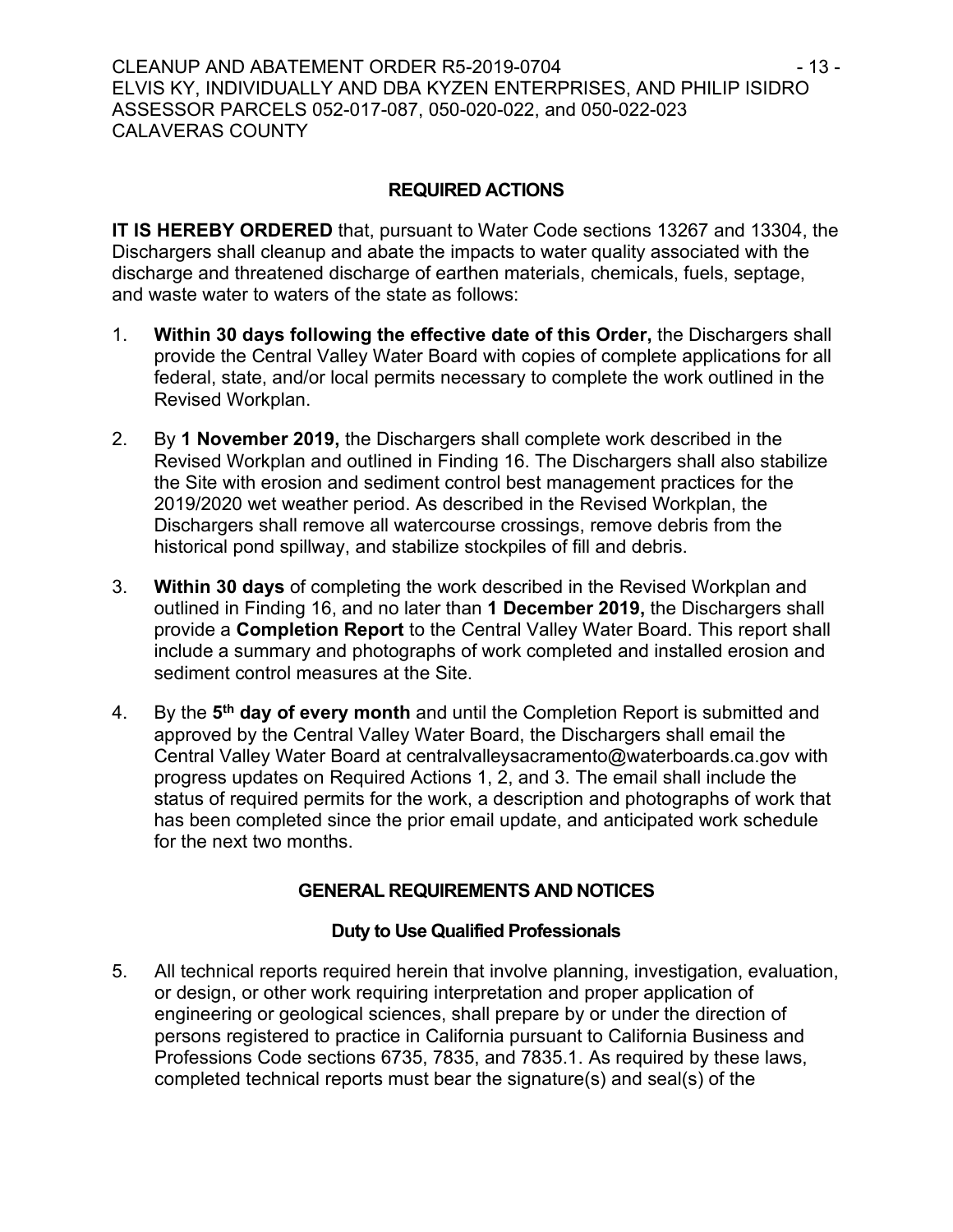registered professional(s) in a manner such that all work can be clearly attributed to the professional responsible for the work.

## **Signatory Requirements**

6. All technical reports submitted by the Dischargers shall include a cover letter signed by the Dischargers, or a duly authorized representative, certifying under penalty of law that the signer has examined and is familiar with the report and that to their knowledge, the report is true, complete, and accurate. The Dischargers shall also state if they agree with any recommendations/proposals and whether they approve implementation of said proposals. Any person signing a document submitted under this Order shall make the following certification:

*"I certify under penalty of law that I have personally examined and am familiar with the information submitted in this document and all attachments and that, based on my knowledge and on my inquiry of those individuals immediately responsible for obtaining the information, I believe that the information is true, accurate, and complete. I am aware that there are significant penalties for submitting false information, including the possibility of fine and imprisonment."*

## **Notice of Onsite Work**

7. The Dischargers or their authorized agent(s) shall notify Board staff at least 48 hours prior to any onsite work, testing, or sampling that pertains to environmental remediation and investigation and is not routine monitoring, maintenance, or inspection or that has not been fully described in the Workplan.

### **Notice of Change in Ownership or Occupancy**

8. The Dischargers shall file a written report on any changes in the Site's ownership or occupancy. This report shall be filed with the Central Valley Water Board no later than 30 days prior to a planned change and shall reference the number of this Order.

### **Submissions**

9. All monitoring reports, technical reports, or notices required under this Order shall be submitted electronically to:

centralvalleysacramento@waterboards.ca.gov Attn: Kim Sellards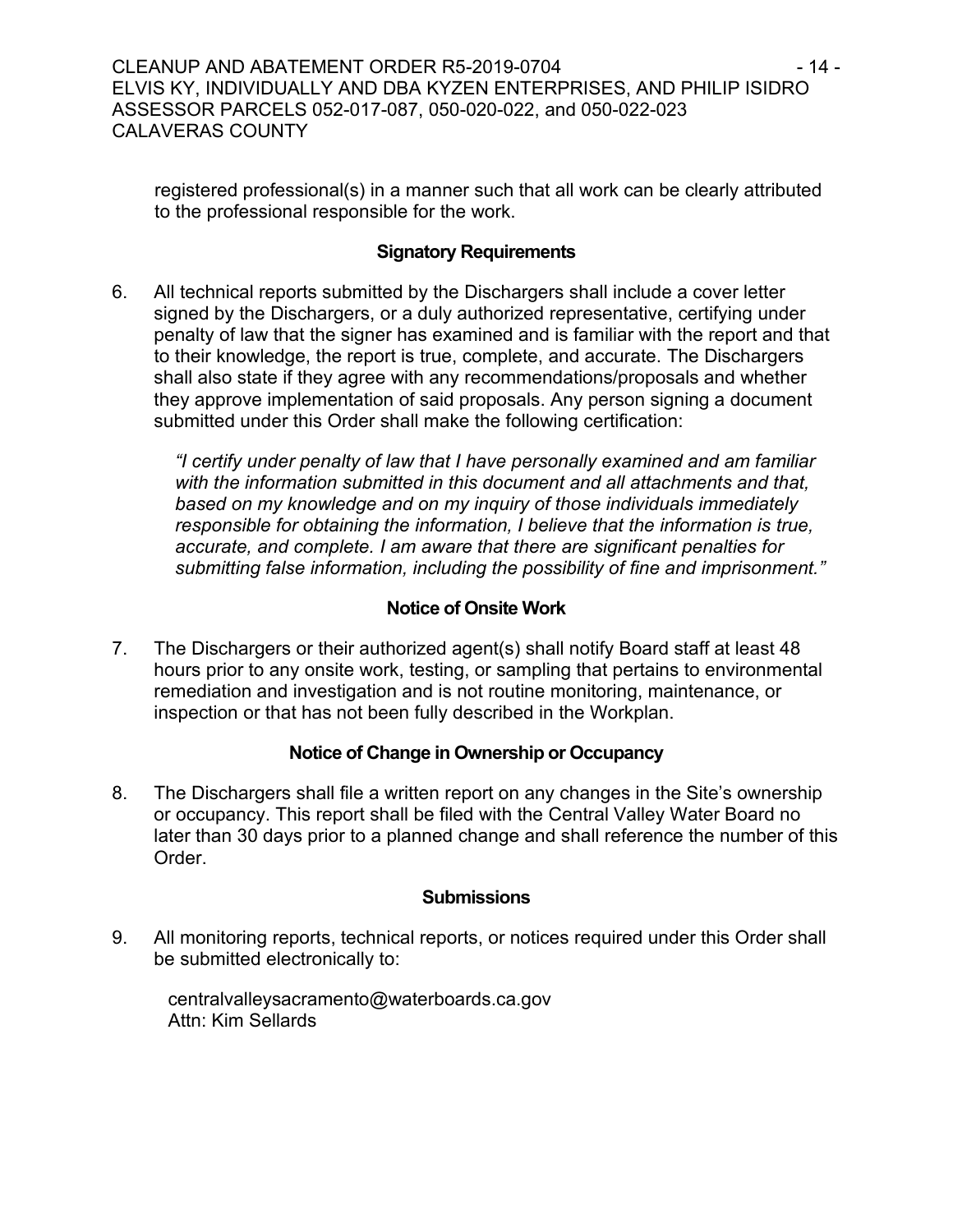CLEANUP AND ABATEMENT ORDER R5-2019-0704 - 15 - ELVIS KY, INDIVIDUALLY AND DBA KYZEN ENTERPRISES, AND PHILIP ISIDRO ASSESSOR PARCELS 052-017-087, 050-020-022, and 050-022-023 CALAVERAS COUNTY

### **Other Regulatory Requirements**

10. The Dischargers shall obtain all applicable local, state, and federal permits necessary to fulfill the requirements of this Order prior to beginning the work. For example, Fish and Game Code section 1602 requires a person or entity to notify CDFW before: (1) substantially diverting or obstructing the natural flow of a river, stream, or lake; (2) substantially changing the bed, channel, or bank of a river, stream, or lake; (3) using any material from the bed, channel, or bank of a river, stream, or lake; and/or (4) depositing or disposing of debris, waste, material containing crumbled, flaked, or ground pavement where it may pass into a river, stream, or lake. The failure to notify CDFW constitutes a violation of Fish and Game Code section 1602.

#### **Cost Recovery**

11. Pursuant to Water code section 13304, the Regional Water Board is entitled to, and may seek reimbursement for, all reasonable costs it actually incurs investigating and abating the effects of the unauthorized discharges of waste and to oversee/supervise the cleanup of such waste, or other remedial action, required by this Order. The Dischargers shall enroll in the State Water Board's Cost Recovery Program and shall reimburse the State of California for all reasonable costs actually incurred by the Central Valley Water Board.

### **Delayed Compliance**

12. If, for any reason, the Dischargers are unable to perform any activity or submit any document in compliance with the schedule set forth herein, or in compliance with any work schedule submitted pursuant to this Order and approved by the Assistant Executive Officer, the Dischargers may request, in writing, an extension of the time specified. The extension request shall include justification for the delay. Any extension request shall be submitted as soon as a delay is recognized and prior to the compliance date. An extension may be granted by revision of this Order or by a letter from the Assistant Executive Officer. The Board acknowledges that local, state, and federal permits may cause a delay beyond the control of the Dischargers and will take all the available relevant facts into consideration when considering whether or not to grant an extension request.